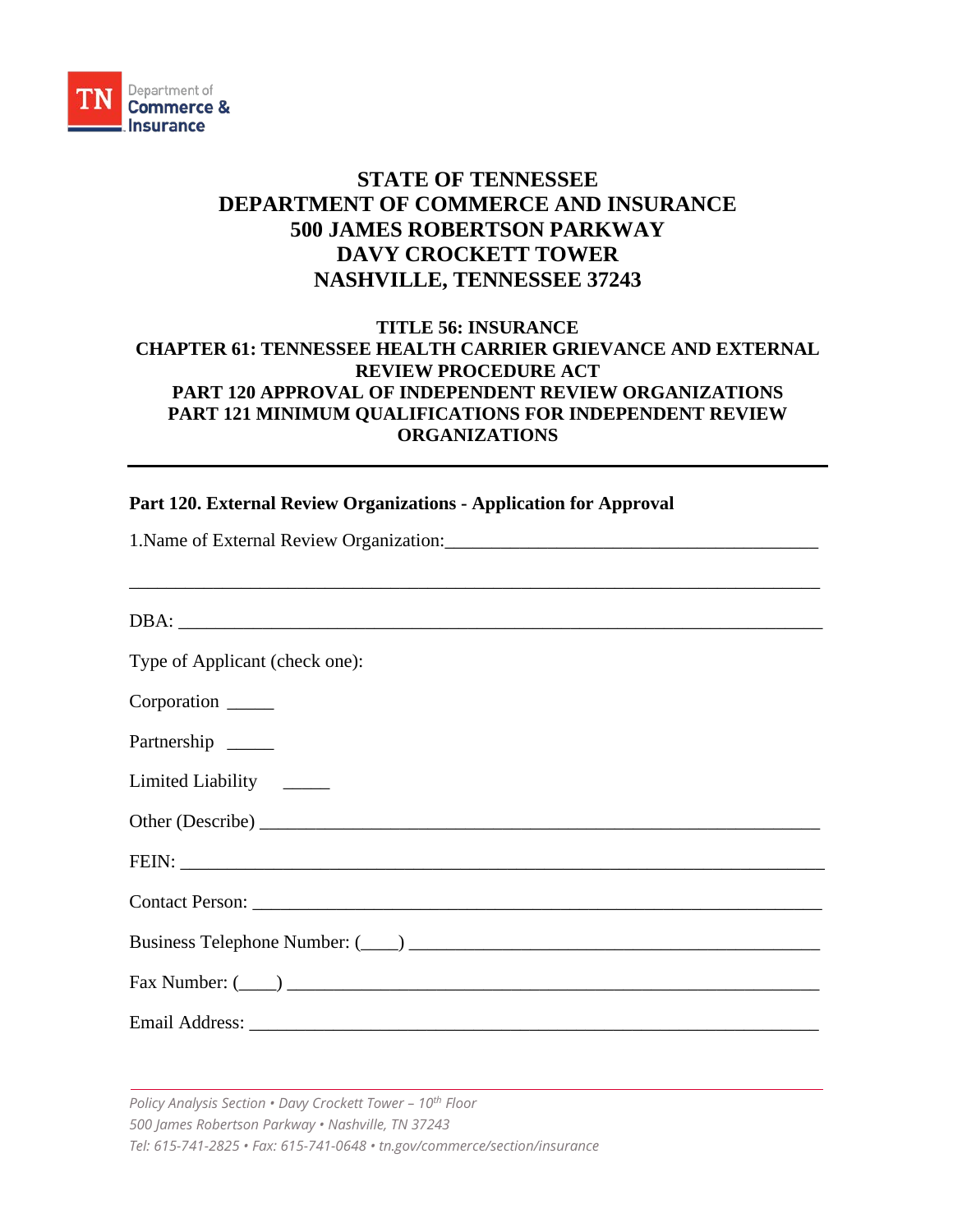

| 3. Mailing Address (If Different from Business Address): _______________________                                   |
|--------------------------------------------------------------------------------------------------------------------|
|                                                                                                                    |
|                                                                                                                    |
|                                                                                                                    |
| 4. Contact Information To Be Used on the Department's Website of Approved External<br><b>Review Organizations:</b> |
|                                                                                                                    |
|                                                                                                                    |
|                                                                                                                    |
|                                                                                                                    |
|                                                                                                                    |
|                                                                                                                    |
| 5. Agent for Service of Process in Tennessee Department of Insurance:                                              |
|                                                                                                                    |
|                                                                                                                    |
|                                                                                                                    |
|                                                                                                                    |

*Policy Analysis Section • Davy Crockett Tower – 10th Floor 500 James Robertson Parkway • Nashville, TN 37243 Tel: 615-741-2825 • Fax: 615-741-0648 • tn.gov/commerce/section/insurance*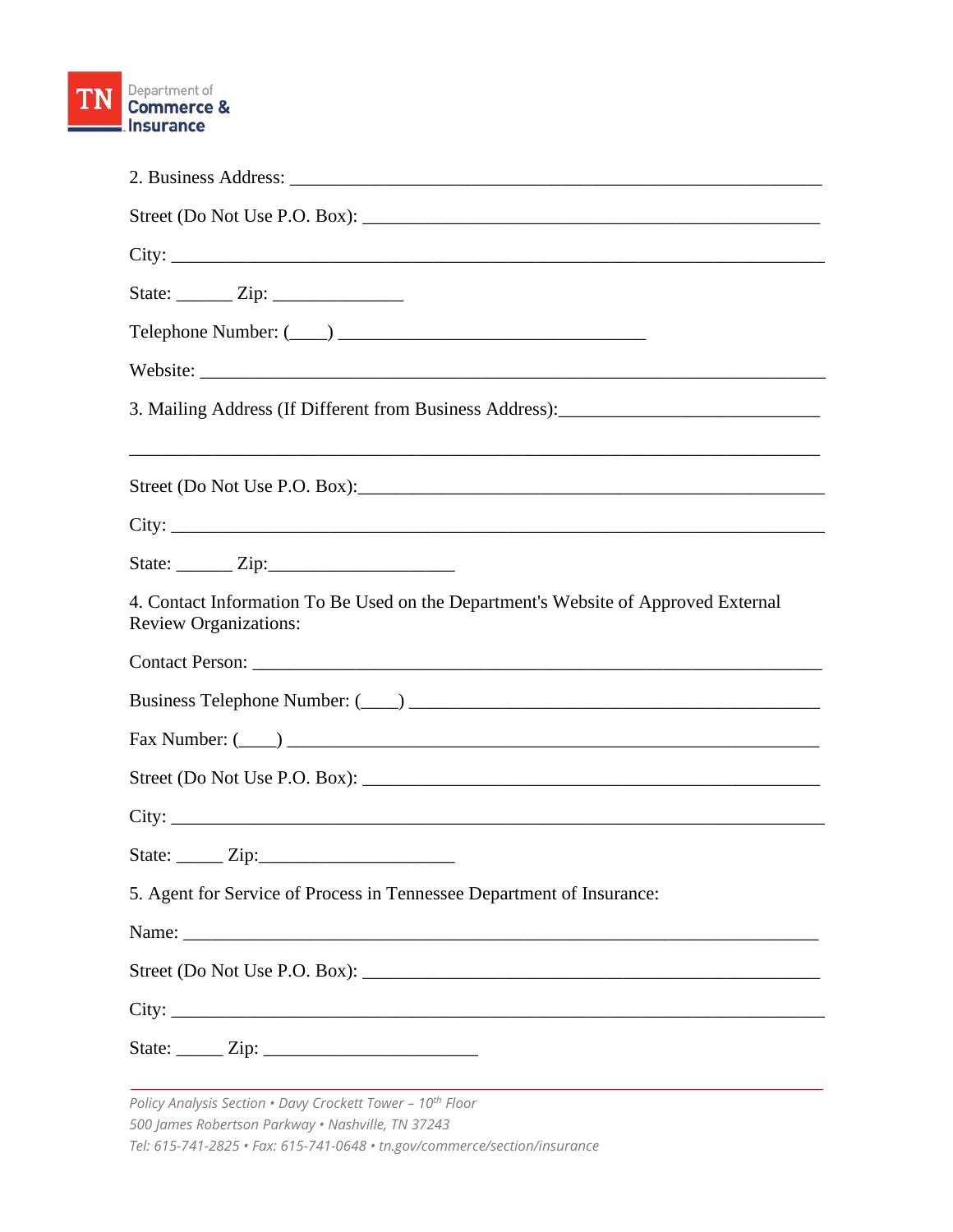

- 6. For Each External Review Program supply the following information:
	- a. The name, address, telephone number and hours of operation for the external review program.
	- b. The organization and governing structure of the external review program.
	- c. The number of reviews in Tennessee for which an external review is conducted by each external review program for the current year.
	- d. Number of reviews in Tennessee for which an external review was conducted for the previous calendar year for each external review program.
	- e. A copy of your most recent certificate from American Accreditation Healthcare Commission (URAC) Standards for Independent Review Organizations, if applicable.
	- f. Written policies and procedures for protection of confidential information according to applicable State and federal laws for each external review program.
	- g. Biographical information for organization officers and directors. Biographical affidavit in the form attached shall be stamped "confidential" by the external review organization. The Biographical affidavit form maybe located at the following link (form 11):

[http://www.naic.org/industry\\_ucaa.htm](http://www.naic.org/industry_ucaa.htm)

- h. A list of all contracted reviewers, the physician's license number of each reviewer and his or her contact information and area of clinical expertise.
- i. All information required in 7 below.
- 7. Minimum Qualifications for External Review Organizations (ERO):
	- a. To be approved to conduct external reviews, an external review organization shall have and maintain written policies and procedures that govern all aspects of both the standard external review process and the expedited external review process set forth in the Act that include, at a minimum:
		- i. A quality assurance mechanism that ensures that:
			- A. External reviews are conducted within the specified timeframes and required notices are provided in a timely manner;
			- B. Selection of qualified and impartial clinical reviewers to conduct external reviews on behalf of the ERO and suitable matching of reviewers to specific cases and that the external review organization employs or contracts with an adequate number of clinical reviewers to meet this objective;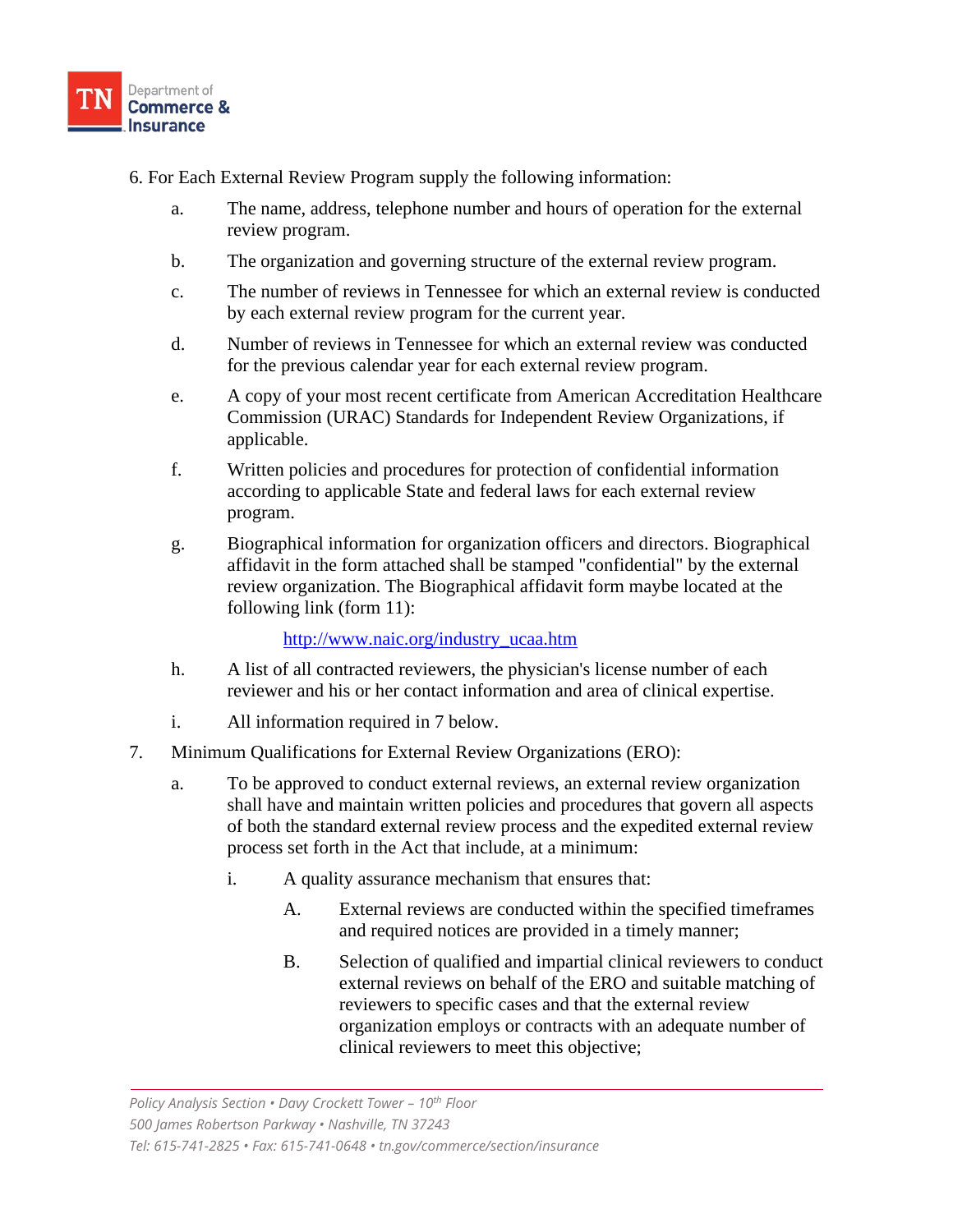

- C. For adverse determinations involving experimental or investigational treatments, in assigning clinical reviewers, the external review organization selects physicians or other health care professionals who, through clinical experience in the past 3 years, are experts in the treatment of the covered person's condition and knowledgeable about the recommended or requested health care service or treatment;
- D. The health carrier, the covered person, and the covered person's authorized representative shall not choose or control the choice of the physicians or other health care professionals to be selected to conduct the external review;
- E. Confidentiality of medical and treatment records and clinical review criteria; and
- F. Any person employed by or under contract with the external review organization adheres to the requirements of the Act;
- ii. A toll-free telephone service operating on a 24 hours/day, 7 days/week basis that accepts, receives, and records information related to external reviews and provides appropriate instructions; and
- iii. An agreement to maintain and provide to the Commissioner the information set out in § 56-61-123 of the Act.
- b. All clinical reviewers assigned by an independent review organization to conduct external reviews shall be physicians or other appropriate health care providers who meet the following minimum qualifications:
	- i. Be an expert in the treatment of the covered person's medical condition that is the subject of the external review;
	- ii. Be knowledgeable about the recommended health care service or treatment through recent or current actual clinical experience treating patients with the same or similar medical condition as the covered person;
	- iii. Hold a non-restricted license in a state of the United States and, for physicians, a current certification by a recognized American medical specialty board in the area or areas appropriate to the subject of the external review; and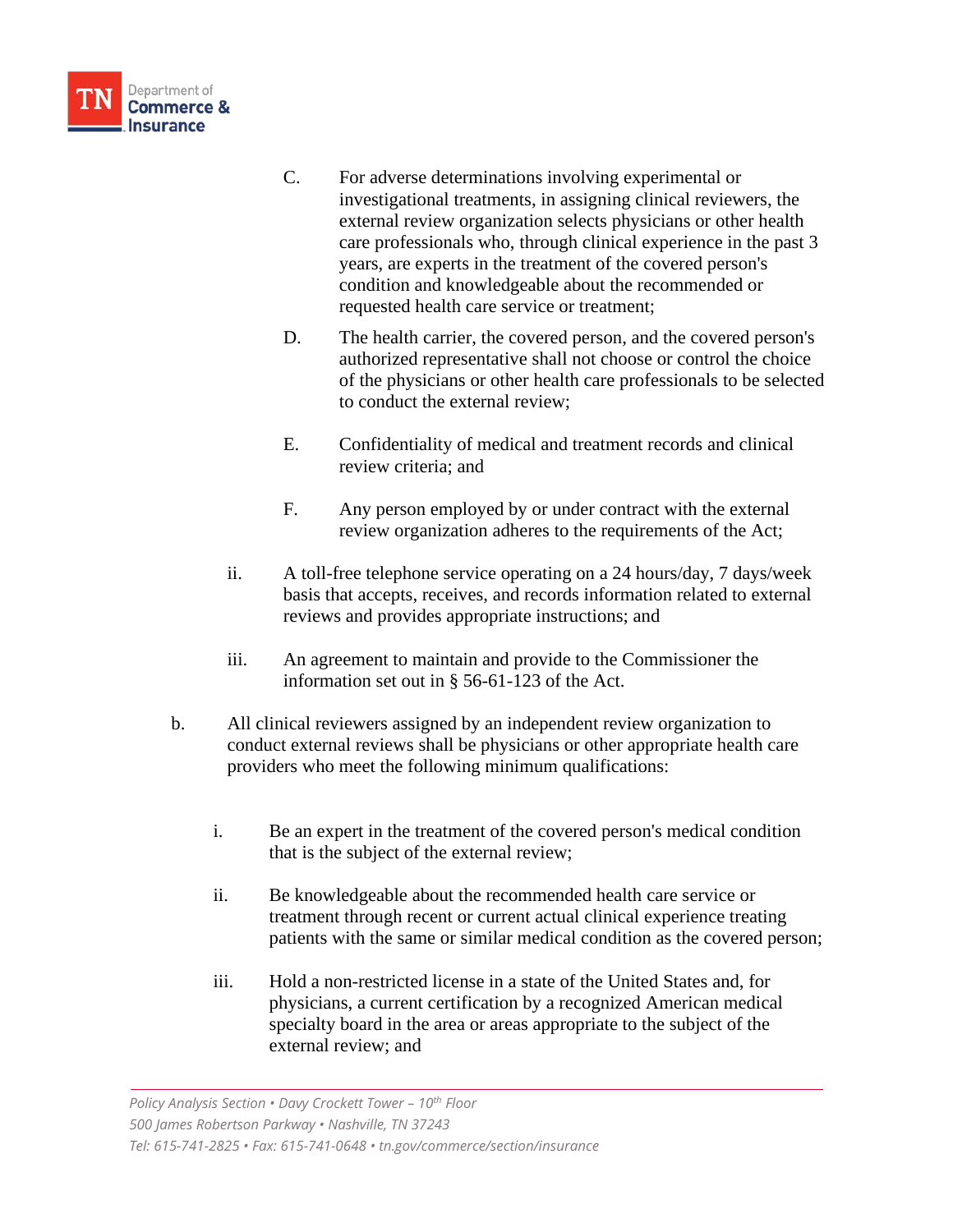

- iii. Have no history of disciplinary actions or sanctions, including loss of staff privileges or participation restrictions, that have been taken or are pending by any hospital, governmental agency or unit, or regulatory body that raise a substantial question as to the clinical reviewer's physical, mental, or professional competence or moral character.
- c. In addition to the requirements set forth in subsection (a), an external review organization may not own or control, be a subsidiary of, or in any way be owned or controlled by, or exercise control with, a health benefit plan, a national, State, or local trade association of health benefit plans, or a national, State, or local trade association of health care providers.
- d. Conflicts of interest are prohibited. In addition to the requirements set forth in 7a, 7b and 7c of this Section, to be approved pursuant to the Act to conduct an external review of a specified case, neither the external review organization selected to conduct the external review nor any clinical reviewer assigned by the ERO to conduct the external review may have a material professional, familial or financial conflict of interest with any of the following:
	- i. The health carrier that is the subject of the external review;
	- ii. The covered person whose treatment is the subject of the external review or the covered person's authorized representative;
	- iii. Any officer, director or management employee of the health carrier that is the subject of the external review;
	- iv. The health care provider, the health care provider's medical group or independent practice association recommending the health care service or treatment that is the subject of the external review;
	- v. The facility at which the recommended health care service or treatment would be provided; or
	- vi. The developer or manufacturer of the principal drug, device, procedure, or other therapy being recommended for the covered person whose treatment is the subject of the external review.
- e. An independent review organization shall be unbiased. An ERO shall establish and maintain written procedures to ensure that it is unbiased in addition to any other procedures required under the Act.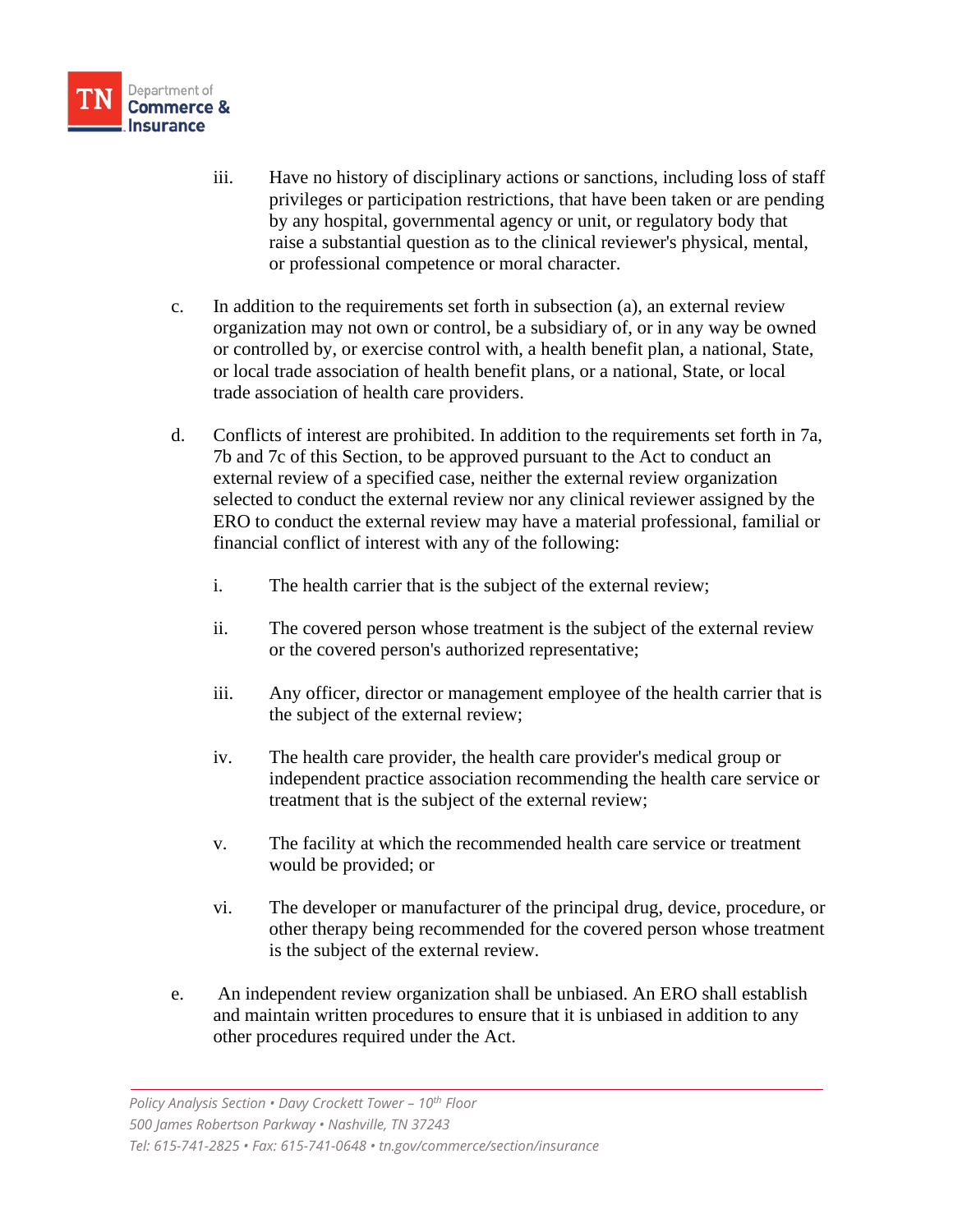

8. Enclose a check or money order made payable to the Tennessee Department of Commerce and Insurance, or submit the funds electronically using the instructions below:

Accredited entity fee of \$500.00.

## **Electronic submission of funds Information:**

Contact:

Mary Freeman Email: [Mary.Freeman@tn.gov](mailto:Mary.Freeman@tn.gov) Phone: (615) 532-2205 Fax: (615) 741-0648

Main Department Phone: (615) 741-2825

9. Affirmation (to be signed by an officer or director of the external review organization only):

I, the do hereby certify that (Typed name, title)

\_\_\_\_\_\_\_\_\_\_\_\_\_\_\_\_\_\_\_\_\_\_\_\_\_\_\_\_\_\_\_\_\_\_\_\_\_\_\_\_\_\_\_\_\_\_\_\_\_\_\_\_\_\_\_\_\_\_\_\_\_\_\_\_\_\_\_\_\_\_ (External Review Organization)

complies with the URAC Independent Review Organization Standards of the American Accreditation Healthcare Commission or another Tennessee approved nationally recognized private accrediting entity and that

(External Review Organization)

has submitted evidence of accreditation by URAC for Independent Review or by another Tennessee approved nationally recognized private accrediting entity for External Review

\_\_\_\_\_\_\_\_\_\_\_\_\_\_\_\_\_\_\_\_\_\_\_\_\_\_\_\_\_\_\_\_\_\_\_\_\_\_\_\_\_\_\_\_\_\_\_\_\_\_\_\_\_\_\_\_\_\_\_\_\_\_\_\_\_\_\_\_\_\_